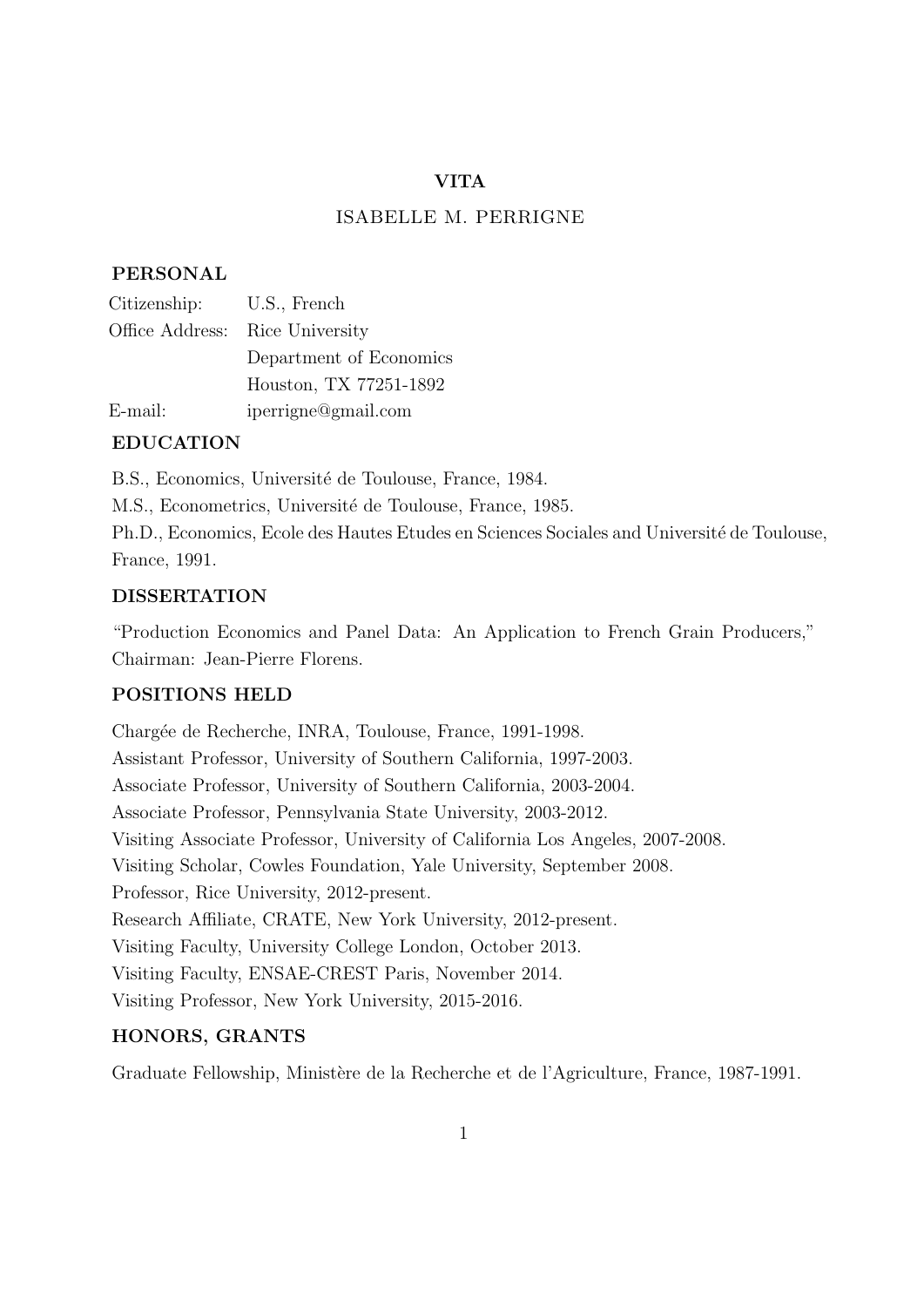Arnold Zellner Award, Journal of Econometrics, 2003.

INRA, Comité Scientifique du Département, 1991, 1992, 1994.

CCRDT, Région Midi-Pyrénées, 1994-1995.

CCRDT, Région Midi-Pyrénées, 1996-1997.

SC2, University of Southern California, 1998.

HP Laboratories, Solution & Services Technologies Center, 2001, 2002.

National Science Foundation, SES-0452154, June 2005-June 2009, Econometrics of Auctions and Regulation.

National Science Foundation, SES-1148149, June 2012-June 2017, Econometrics of Asymmetric Information Models with Applications to Nonlinear Pricing, Insurance and Compensation.

### TEACHING EXPERIENCE

Statistics (U), Econometrics (U), Economics of Law and Regulation (U), Industrial Organization (U), Intermediate Microeconomics (U), Empirical Methods for Industrial Organization (U), Applied Econometrics (G), Applied Microeconometrics (G), Empirical Industrial Organization (G), Empirical Analysis of Auctions and Contracts (G), Research Methods (G).

### OTHER EXPERIENCE

Administrative Positions:

Managing Director, Center for Research in Applied and Theoretical Econometrics, NYU, 2015-present.

Member, Graduate Honor Council, Rice University, 2017-present.

Member, Graduate Studies Comittee, Rice University, 2014-2015, 2016-2017.

Co-Director, Center on Auctions, Procurements and Competition Policy, PSU, 2005-2012.

Chair, Policy, Evaluation and Planning Committee, PSU, 2004–2006.

Chair, Recruiting Committee, PSU, 2003-2004, 2005–2007.

Member, Advisory Board, PSU, 2004–2007.

Director of Graduate Studies, USC, 1999–2002.

Member, Recruiting Committee, USC, 1997–2001, PSU, 2008-2009.

Chair and Member, Computer Committee, USC, 1998–2000.

Chair and Member, Admission and TA Guidance Committee, USC, 1997–2003.

Member, Curriculum Committee, USC, 1999–2003.

Chair and Member, Placement Committee, USC, 1999–2003.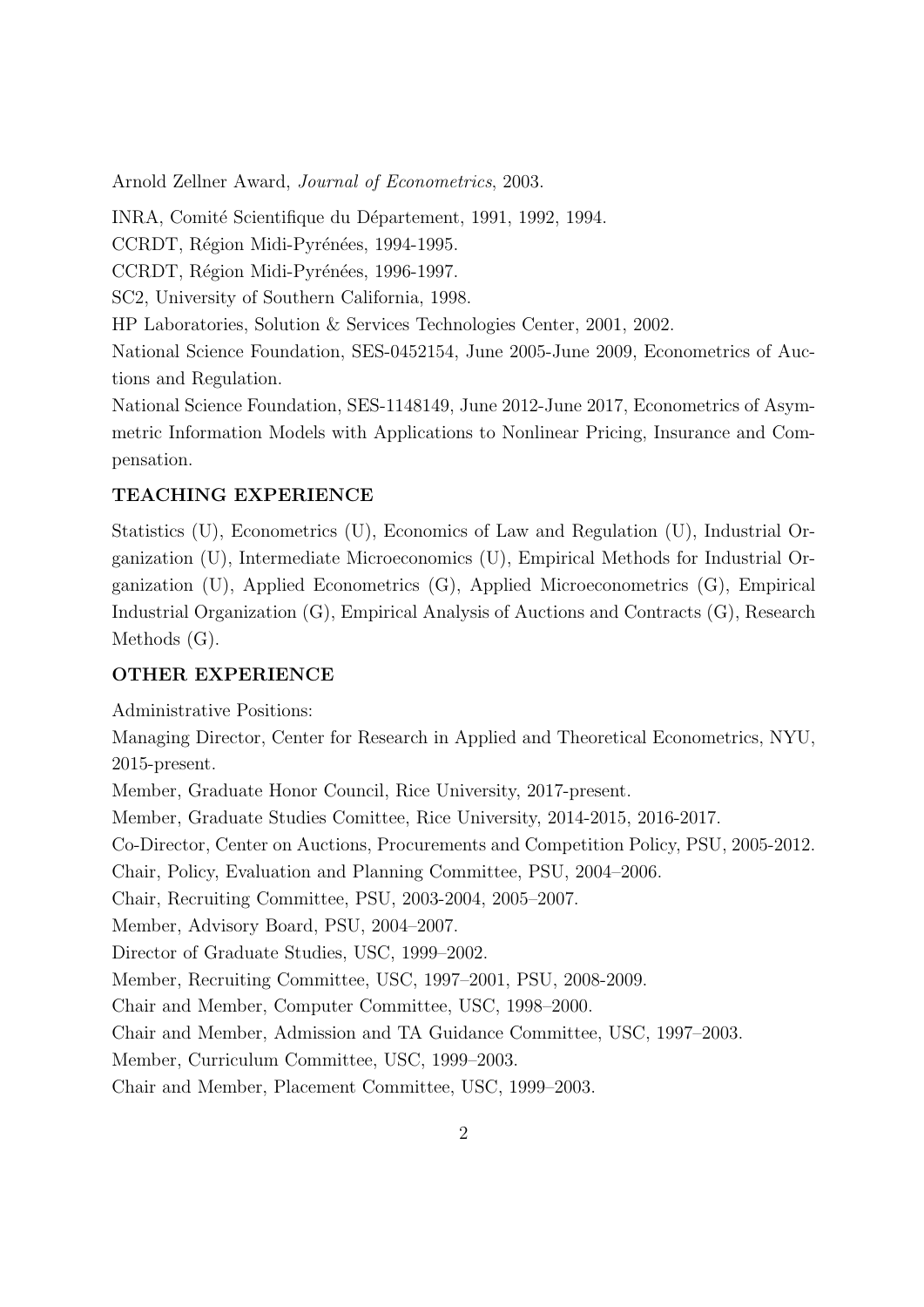Member, Executive Committee, USC, 1999-2000.

Other Positions:

Panel Member, Mathematical Social and Behavorial Sciences, National Science Foundation, 2005, 2006.

Panel Member, Methodology, Measurement and Statistics, National Science Foundation, 2012.

Dissertation Chair: Tong Li (1997, Department of Economics, University of Indiana), Jeonghoon Ahn (2000, School of Pharmacy, USC), Sandra Campo (2002, Department of Economics, University of North Carolina Chapel Hill), Kitty Chan (2002, Market Structure Division, USDA), Jingfeng Lu (2004, Department of Economics, National University of Singapore), Yao Huang (2010), Gaurab Aryal (2010, Department of Economics, Australian National University), Yao Luo (2013, Department of Economics, University of Toronto), Yunmi Kong (2016, Department of Economics, Rice University), Weichen Yan (2019, Amazon).

Dissertation Committee Member: Steve Conroy (1998), Deva Deka (1999), Shailender Swaminathan (1999), John Worth (2000), Siyan Wang (2001), Lance Howe (2002), Surajeet Chakraverty (2002), Cathy Karnchanasai (2003), Bharat Bhole (2003), Falan Guan (2003), Ayse Pehlivan (2011), Paul Liu (2013), Tobias Salz (2016), Kelly Neill (in progress), Amyha Amani (in progress).

## PROFESSIONAL ACTIVITIES

Referee for: American Economic Review, Cahiers d'Economie et Sociologie Rurale, Comparative Economic Studies, Econometrica, Econometrics Journal, Economics Letters, Energy Economics, Environmental and Resource Economics, European Review of Agricultural Economics, Games and Economic Behavior, International Economic Review, International Journal of Industrial Organization, Journal of Applied Econometrics, Journal of Business and Economic Statistics, Journal of Conflict Resolution, Journal of Development Economics, Journal of Econometrics, Journal of Economic Literature, Journal of Economics and Management Strategy, Journal of Economic Behavior and Organization, Journal of Forest Economics, Journal of Nonparametric Statistics, Journal of Political Economy, Journal of Public Economics, Journal of Sustainable Forestry, Quantitative Economics, Quarterly Journal of Economics, Rand Journal of Economics, Resource and Energy Economics, Review of Economics and Statistics, Review of Economic Studies,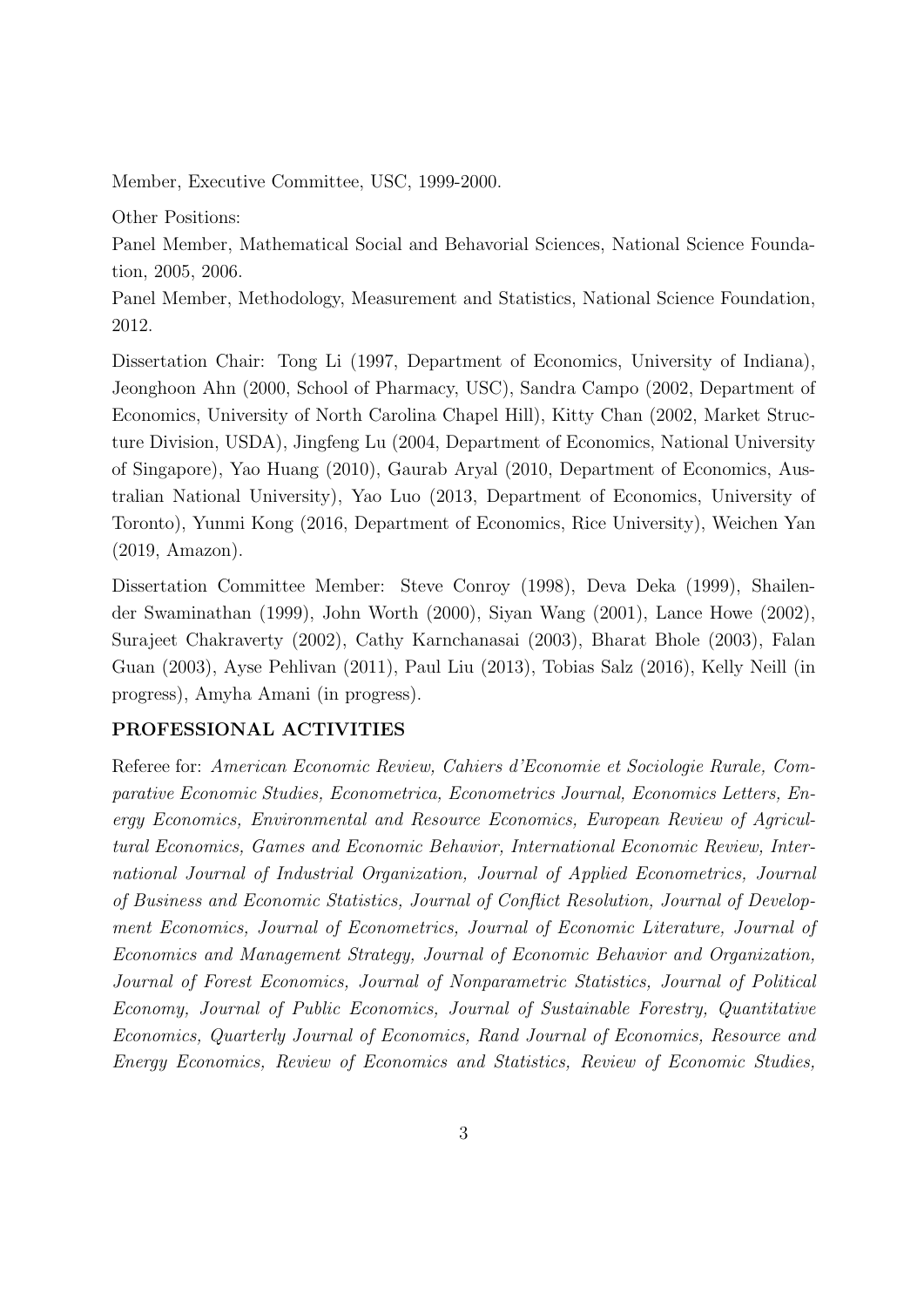Review of Industrial Organization, Scandinavian Journal of Economics, Singapore Economic Review, The Economic Journal, National Science Foundation, US-Israel Binational Science Foundation.

Coorganizer, Camp Econometrics, Los Angeles, May 1998.

Member, Program Committee, European Meeting of the Econometric Society, August 2004.

Coorganizer, Stanford Institute for Theoretical Economics, Palo Alto, July 2007. Member, Program Committee, Conference on Auctions, CAPCP, April 2008.

Chair, Program Committe, Conference in Industrial Organization, CAPCP, March 2009.

Chair, Program Committe, Conference in Industrial Organization, CAPCP, April 2010.

Chair, Program Committee, Conference in Industrial Organizatrion, CAPCP, April 2011. Member, Program Committee, North American Summer Meeting of the Econometric Society, June 2013.

Member, Program Committee, Southern Economic Association, November 2013. Coorganizer, Conference in Honor of Marc Nerlove, Washington DC, May 2014.

Coorganizer, Conference Econometrics Meets Theory I, CRATE, New York, April 2017. Member, Program Committee, North American Summer Meeting of the Econometric Society, June 2018.

## PRESENTATIONS AT SEMINARS AND CONFERENCES

Seminars: Université des Sciences Sociales – Toulouse, University of Southern California, University of California – Berkeley, University of California – Davis, University of California – Los Angeles, University of California – Riverside, University of California – San Diego, University of California – Santa Barbara, University of Tunis, University of Michigan, University College London, Oxford University, Cambridge University, Malinvaud Seminar Paris, University of Rochester, University of Pittsburgh, Pennsylvania State University, Cornell University, Ohio State University, University of Pennsylvania, Columbia University, Duke University, New York University, University of Maryland, University of Arizona, University of British Columbia, Simon Fraser University, Paris School of Economics, California Institute of Technology, Yale University, Carnegie-Mellon University, Massachusetts Institute of Technology, University of Fortaleza, Rice University, Stanford University, Institut des Etudes Politiques de Paris, University of Wisconsin– Madison, London School of Economics, University of Washington–Seattle, Ecole Polytechnique, Washington University – St Louis, Yeshiva University, University of Toronto,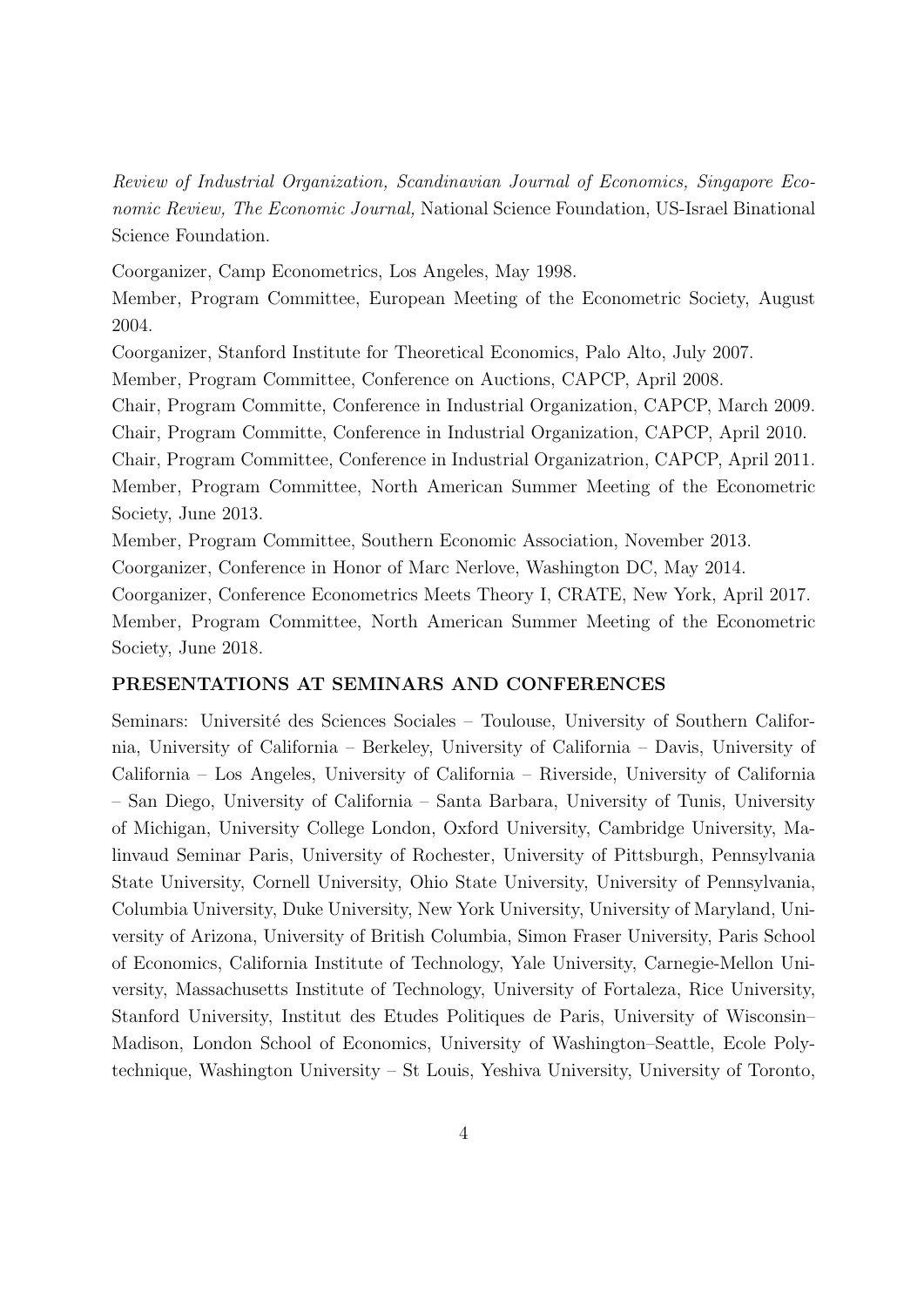Yonsei University, Einaudi Institute for Economics and Finance, Princeton University.

Conferences:

Deuxièmes Journées des Jeunes Economètres, Toulouse, France, April 1991.

Econometric Society European Meeting, Cambridge, England, August 1991.

ASSET Meeting, Athens, Greece, November 1991.

Econometric Society European Meeting, Brussels, Belgium, August 1992.

Journées de Microéconomie Appliquée, Sfax, Tunisia, June 1993.

Econometric Society Far Eastern Meeting, Taipei, Taiwan, June 1993.

Econometric Society World Congress, Tokyo, Japan, August 1995.

European Economic Association Meeting, Istanbul, Turkey, August 1996.

Econometric Society North American Winter Meeting, New Orleans, USA, January 1997.

Econometric Society Summer Meeting, Pasadena, USA, June 1997.

Econometric Society European Meeting, Toulouse, France, August 1997.

Econometric Society North American Winter Meeting, Chicago, USA, January 1998.

Econometric Society North American Winter Meeting, New York, USA, January 1999.

Econometric Society Far Eastern Meeting, Singapore, July 1999.

Econometric Society North American Winter Meeting, Boston, USA, January 2000.

Cowles Conference on the Econometrics of Strategy and Decision Making, Yale University, USA, May 2000.

Tow Conference on Applied Research on Auction and Mechanism Design, University of Iowa, USA, May 2000.

SITE Meeting, Stanford University, USA, June 2000.

Econometric Society World Congress, Seattle, USA, August 2000.

Econometric Society North American Winter Meeting, New Orleans, USA, January 2001.

Econometric Society North American Winter Meeting, Atlanta, USA, January 2002.

SITE Meeting, Stanford University, USA, July 2002.

Econometric Society North American Winter Meeting, Philadelphia, USA, January 2005. SITE Meeting, Stanford University, USA, August 2005.

American Economic Association Annual Meeting, Boston, USA, January 2006.

International Industrial Organization Conference, Boston, USA, April 2006.

Conference on the Econometrics of Auctions, Toulouse, France, May 2006.

American Economic Association Annual Meeting, Chicago, USA, January 2007.

Invited Lecture, 24th Annual Meeting Society for Political Methodology, University Park, USA, July 2007.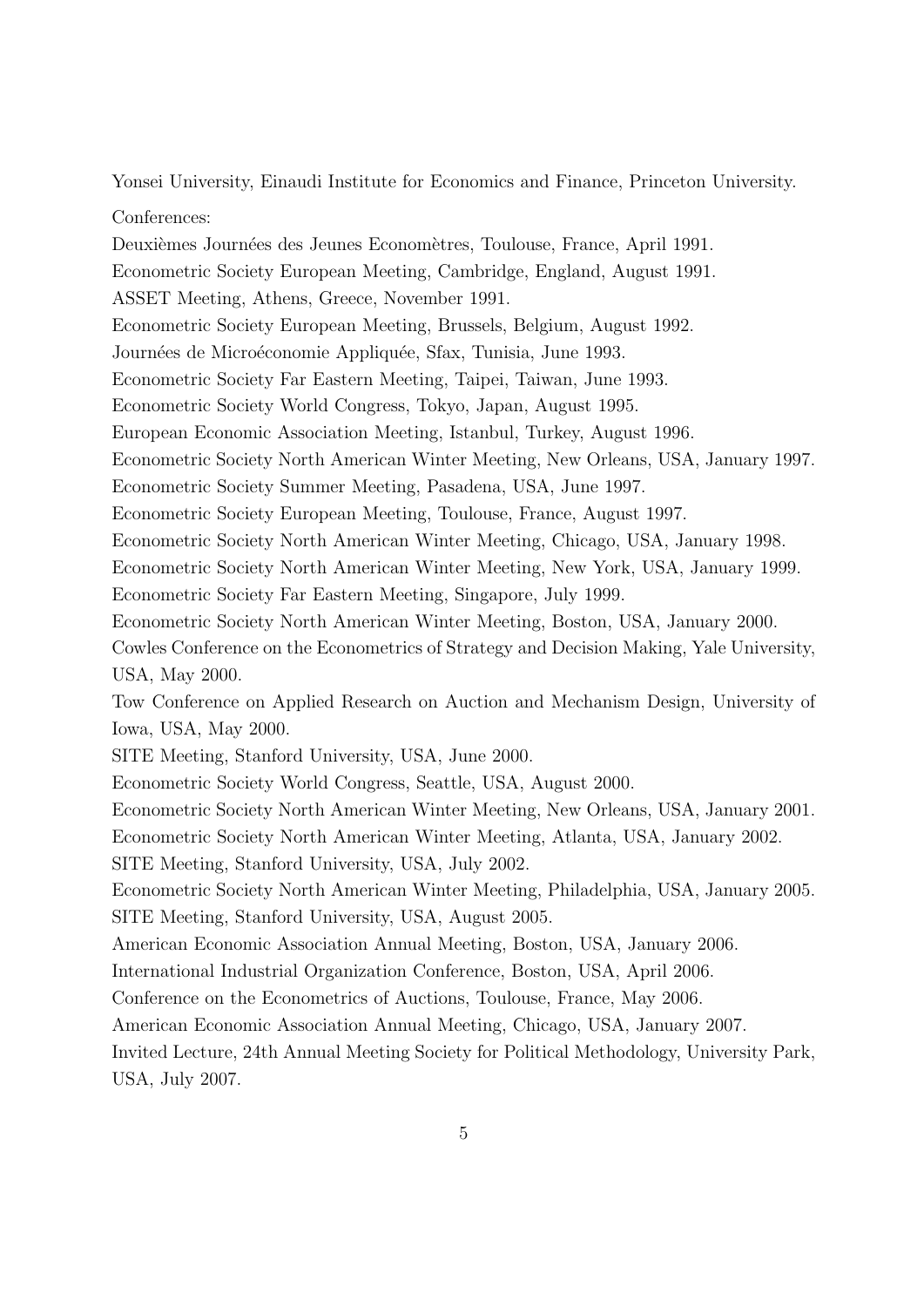Cowles Conference on Methods and Policy Applications in Structural Microeconomics, Yale University, USA, June 2008.

SITE Meeting, Stanford University, USA, July 2008.

Econometric Society European Meeting, Milan, Italy, August 2008.

Econometric Society Latin American Meeting, Rio de Janeiro, Brazil, November 2008.

IDEI Workshop on the Econometrics of Industrial Organization, Toulouse, France, December 2008.

Econometric Society Asian Meeting, Seoul, Korea, August 2011.

SITE Meeting, Stanford University, USA, July 2012.

Econometric Society European Meeting, Gothenburg, Sweden, August 2013.

Econometric Society Summer Meeting, Minneapolis, USA, June 2014.

Conference the Econometrics of Auctions and Contracts, Maison des Sciences Economiques, Paris, France, November 2015.

## EDITED VOLUME

1. Studies in Estimation and Testing, Journal of Econometrics, with C. Hsiao, 103  $(1/2), 2001.$ 

### PUBLICATIONS

- 1. "Productive Efficiency of French Grain Producers: A Latent Variable Model," with M. Ivaldi and M. Simioni. Journal of Productivity Analysis (1994), 5, 287-299.
- 2. "Economies d'Echelle dans la Production Céréalière: Une Approche Nonparamétrique," with M. Simioni. Cahiers d'Economie Rurale, (1994), 31, 105-124.
- 3. "Frontière de Production et Données de Panel: Application aux Exploitations Cér- $\acute{e}alières, "Caliers d'Economic Rurale, (1995), 36, 79-94.$
- 4. "Share Versus Quota Contracts: The Case of Chinese Township Village Enterprises," with C. Hsiao, J. Nugent and J. Qiu, Journal of Comparative Economics, (1998), 26, 317-337.
- 5. "Competition, Incentives and Productivity in Chinese Township Village Enterprises," with J. Nugent and J. Qiu, Pacific Economic Review, (1999), 4, 91-114. (lead article)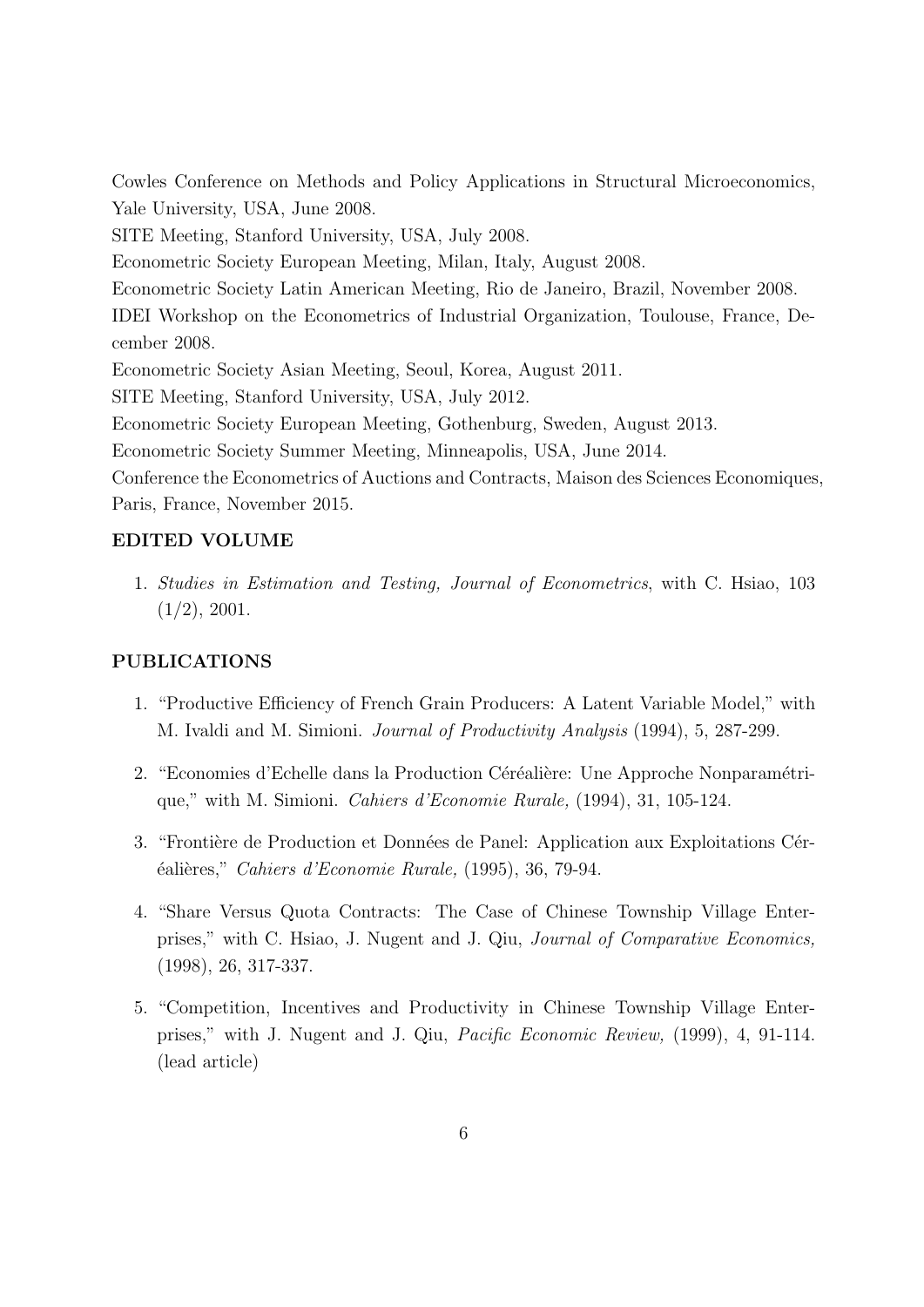- 6. "Structural Econometrics of First-Price Auctions: A Survey of Methods," with Q. Vuong, Canadian Journal of Agricultural Economics, (1999), 47, 203-223. (lead article)
- 7. "Optimal Nonparametric Estimation of First-Price Auctions," with E. Guerre and Q. Vuong, Econometrica, (2000), 68, 525-574.(lead article)
- 8. "Conditionally Independent Private Information in OCS Wildcat Auctions," with T. Li and Q. Vuong, Journal of Econometrics, (2000), 98, 129-161. (won the Arnold Zellner Award)
- 9. "Structural Estimation of the Affiliated Private Value Model," with T. Li and Q. Vuong, Rand Journal of Economics, (2002), 33, 171-193. (lead article)
- 10. "Asymmetry in First-Price Auctions with Affiliated Private Values," with S. Campo and Q. Vuong, Journal of Applied Econometrics, (2003), 18, 179-207.
- 11. "Timber Sale Auctions with a Random Reserve Price," with T. Li, Review of Economics and Statistics, (2003), 85, 189-200.
- 12. "Semiparametric Estimation of the Optimal Reserve Price in First-Price Auctions," with T. Li and Q. Vuong, *Journal of Business and Economic Statistics*,  $(2003)$ , 21, 53-64.
- 13. "Regulation Under Asymmetric Information in Water Utilities," with I. Brocas and K. Chan, American Economic Review, Papers and Proceedings, (2006), 96, 62-66.
- 14. "Asymmetry in Procurement Auctions: Some Evidence from Snow Removal Contracts," with V. Flambard, The Economic Journal, (2006), 116, 1014-1036.
- 15. "Fostering Participation," with G. Albano, N. Dimitri and G. Piga, in Handbook of Procurement, N. Dimitri, G. Piga and G. Spagnolo, eds., Cambridge University Press, (2006).
- 16. "Identification and Estimation of Bidders' Risk Aversion in First-Price Auctions," with Q. Vuong, American Economic Review, Papers and Proceedings, (2007), 97, 444-448.
- 17. "Auctions: Empirics," with Q. Vuong, in The New Palgrave Dictionary of Economics, Second Edition, S. Durlauf and L. Blume, eds., Palgrave McMillan, (2008).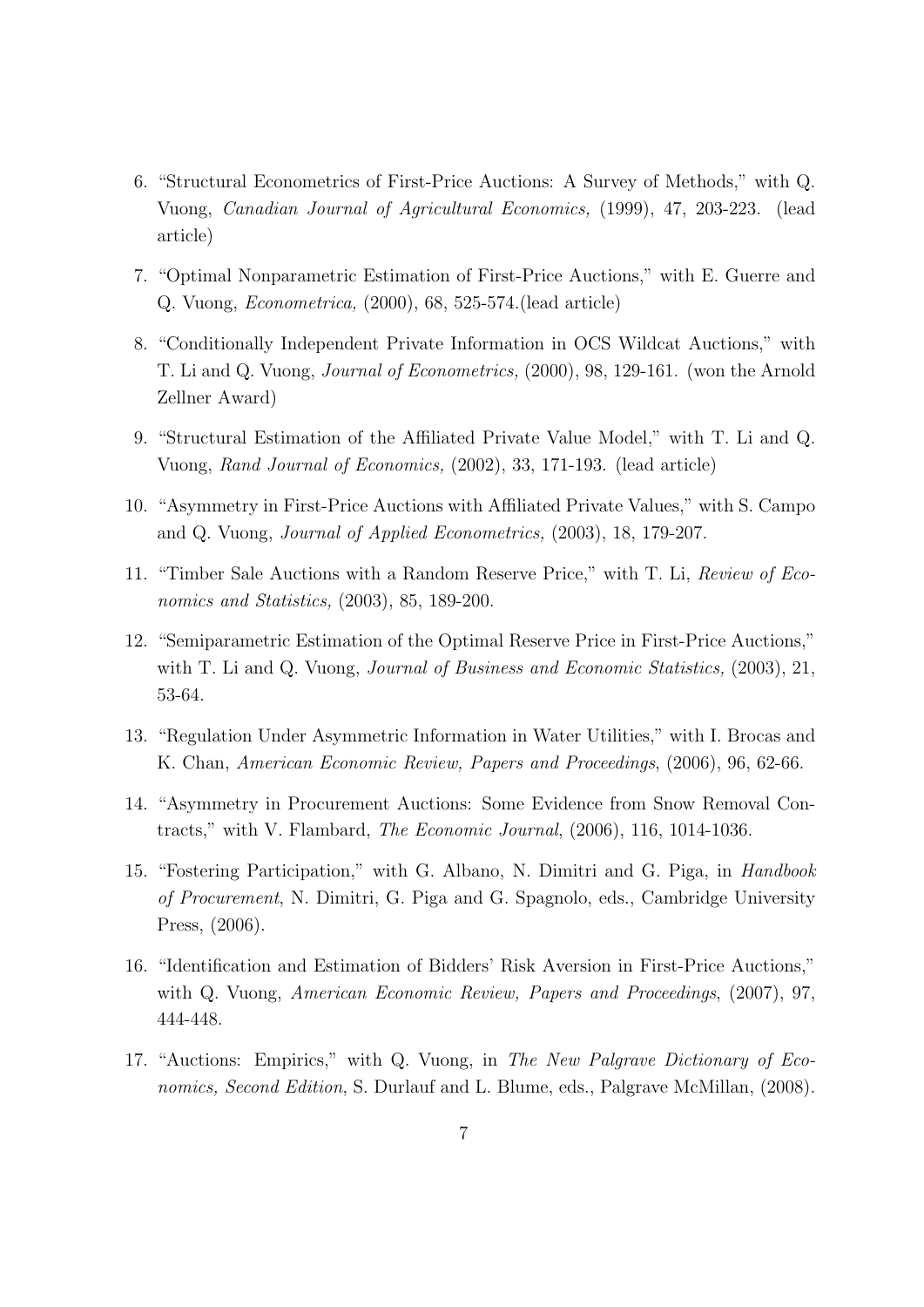- 18. "Estimating Risk Aversion from Ascending and Sealed-Bid Auctions: The Case of Timber Auction Data," with J.Lu, Journal of Applied Econometrics, (2008), 21, 1221-1247. (lead article)
- 19. "Nonparametric Identification of Risk Aversion in First-Price Sealed-Bid Auctions Under Exclusion Restrictions," with E. Guerre and Q. Vuong, Econometrica, (2009), 77, 1193-1227.

"Supplement to 'Nonparametric Identification of Risk Aversion in First-Price Sealed-Bid Auctions Under Exclusion Restrictions'," with E. Guerre and Q. Vuong, Econometrica Supplemental Material, 77, http://www.econometricsociety. org/ecta/ Supmat/7028 proofs.pdf.

20. "Semiparametric Estimation of First-Price Auctions with Risk Averse Bidders," with S. Campo, E. Guerre and Q. Vuong, Review of Economic Studies, (2011), 78, 112-147. "Supplement to 'Semiparametric Estimation of First-Price Auctions with Risk Averse Bidders'," with S. Campo, E. Guerre and Q. Vuong, Review of Economic Studies Supplemental Material, 78, http://www.restud.oxfordjournals.org/content/ suppl/

2011/01/25/rdq001.DC1/Rdq001 MS11799-2 Website Appendix.pdf.

- 21. "Nonparametric Identification of a Contract Model with Adverse Selection and Moral Hazard," with Q. Vuong, Econometrica, (2011), 79, 1499-1539. "Supplement to 'Nonparametric Identification of a Contract Model with Adverse Selection and Moral Hazard'," with Q. Vuong, Econometrica Supplemental Material, 79, http://www.econometricsociety.org/ecta/Supmat/6954 proofs.pdf.
- 22. "On the Identification of the Procurement Model," with Q. Vuong, Economics Letters, (2012), 114, 9-11.
- 23. "Auctions with Ex Post Uncertainty," with Y. Luo and Q. Vuong, Rand Journal of Economics, (2018), 49, 574-593.
- 24. "Structural Analysis of Nonlinear Pricing," with Y. Luo and Q. Vuong, Journal of Political Economy, (2018), 126, 2523-2568. "Supplement to 'Structural Analysis of Nonlinear Pricing'," with Y. Luo and Q. Vuong, Journal of Political Economy Supplemental Material, 126, http://www.journals.uchicago.edu/doi/suppl/10.1086/699978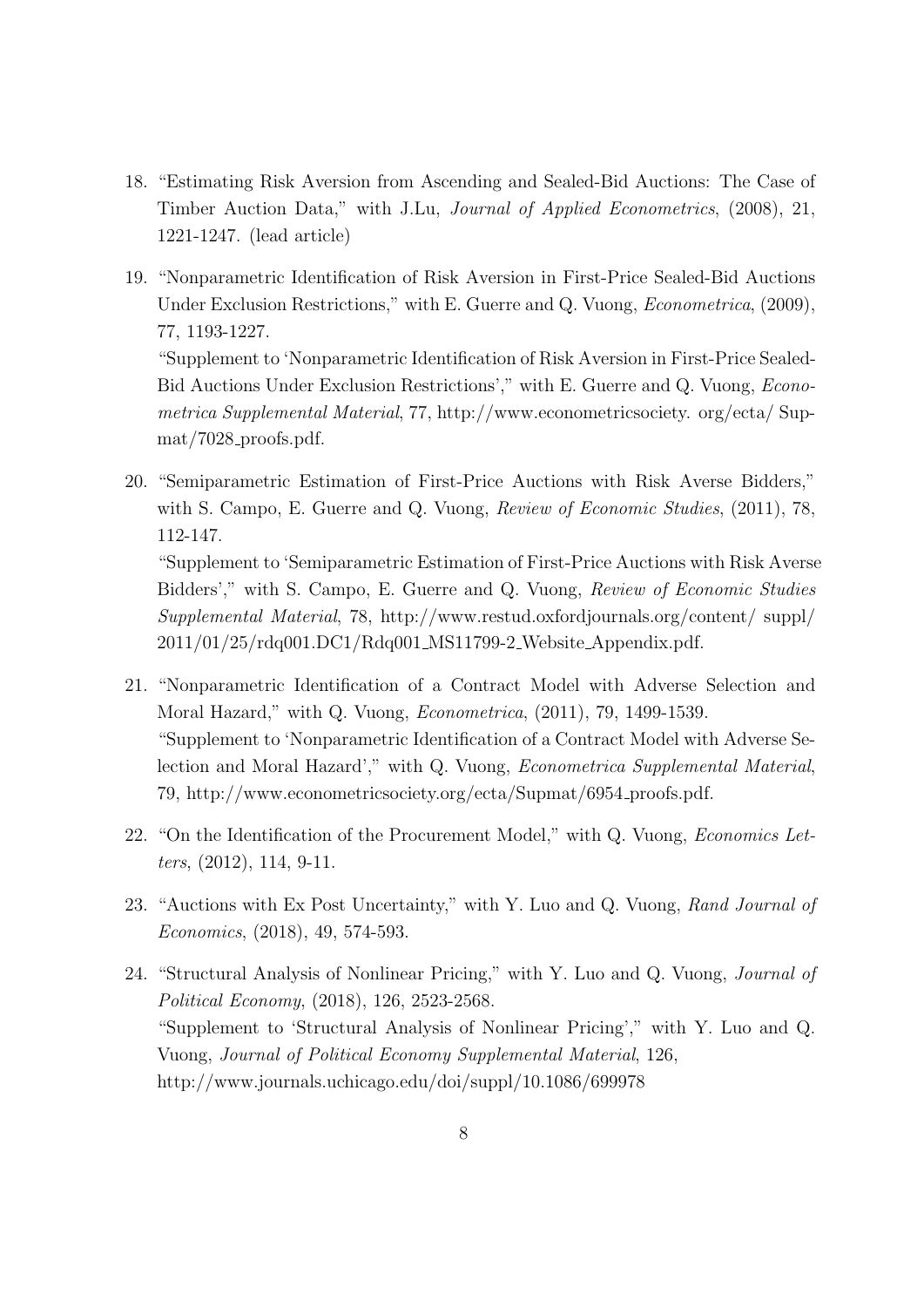- 25. "Econometrics of Auctions and Nonlinear Pricing," with Q. Vuong, Annual Review of Economics, (2019), 11, 27-54.
- 26. "Econometrics of Scoring Auctions," with J.J. Laffont, M. Simioni and Q. Vuong, Advances in Econometrics, (2020), 41, 285-320.

#### Others

- 1. "Editors' Introduction," with C. Hsiao, Journal of Econometrics, Special Issue, Studies in Estimation and Testing,  $(2001)$ ,  $103$   $(1/2)$ , 1-4.
- 2. Book Review "An Introduction to the Structural Econometrics of Auction Data," by H. Paarsch and H. Hong, Journal of Economic Literature, (2007), XLV, 748-753.
- 3. Book Review "An Introduction to the Structural Econometrics of Auction Data," by H. Paarsch and H. Hong, Journal of Applied Econometrics, (2010), 25, 1215-1222.

### PAPERS SUBMITTED FOR PUBLICATION

- 1. "Identification of Insurance Models with Multidimensional Screening," with G. Aryal and Q. Vuong, under revision, Quantitative Economics.
- 2. "Multidimensional Auctions of Contracts: An Empirical Analysis," with Y. Kong and Q. Vuong, under revision, American Economic Review.
- 3. "Empirical Auctions," with A. Hortacsu, under revision, Handbook of Industrial Organization, Volume III.

### WORKING PAPERS

- 1. "Kernel Estimation of a Multiproduct Cost Function and Cost Scale Economies," with M. Simioni, WP 9111, INRA, Toulouse, 1991.
- 2. "Incentive Regulatory Contracts in Public Transportation: An Empirical Study," Working Paper, University of Southern California.
- 3. "Politics and Regulation: The Case of Public Transit," with S. Surana, Working Paper, Pennsylvania State University.